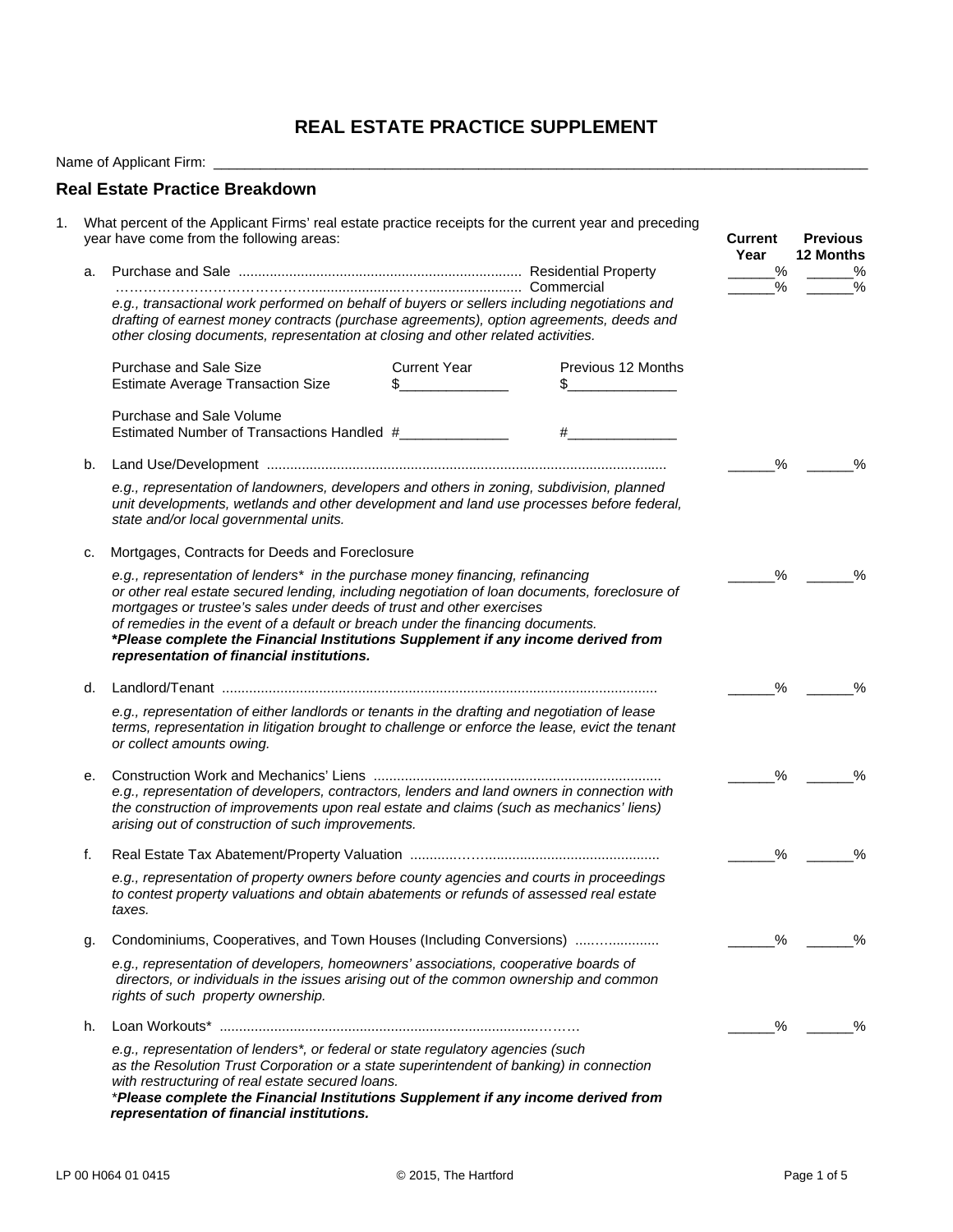|    |                                                                                                                                                      | %             | $\%$          |
|----|------------------------------------------------------------------------------------------------------------------------------------------------------|---------------|---------------|
|    | e.g., representation of borrowers in opposition of foreclosures of real estate secured loans.                                                        | %             | %             |
|    | e.g., representation of property owners whose property is being acquired by a local, state or<br>federal authority using its power of eminent domain |               |               |
| k. | Loan Modifications                                                                                                                                   | %             | %             |
|    | e.g. representation of borrowers seeking restructuring of real estate secured loans                                                                  |               |               |
|    |                                                                                                                                                      | %             | $\%$          |
|    | e.g., representation of borrowers seeking sale of a property for less than the value of the<br>related real estate secured loans.                    |               |               |
| m. |                                                                                                                                                      | $\frac{1}{2}$ | $\frac{0}{6}$ |
|    | TOTAL: (Must equal 100%)                                                                                                                             | $0\%$         | $0\%$         |

### **Real Estate Practice – Risk Management**

#### **Procedures and Controls**

| 2. Has anyone in the firm represented 2 or more parties relative to any real estate transaction? □ Yes □ No |  |
|-------------------------------------------------------------------------------------------------------------|--|
| If yes, please describe how potential conflicts of interest are addressed (attach a separate sheet)         |  |

- 3*.* When your firm represents a lender in a real estate transaction, does your firm require that the borrower(s) sign an acknowledgment form specifying that your firm does not represent the borrower(s) in such transaction? ................... Yes No
- 4. Flip Transactions:
	- a. Has anyone in the firm provided legal services in connection with a "flip transaction" (i.e. a transaction where the same real property is bought and re-sold almost simultaneously)? ................................................................................ Yes No
	- b. If "Yes" to Question 4.a., do you always disclose this in writing to the lender involved? $\Box$  Yes  $\Box$  No

| 5. Does at least one of the attorneys in the firm attend all real estate closings in which the firm has represented a party in the |
|------------------------------------------------------------------------------------------------------------------------------------|
|                                                                                                                                    |
|                                                                                                                                    |

6. Does the firm preserve the factual sources and verifications made to support legal opinions in any real estate matter? ..................................................................................................................................................................................... Yes No

### **Investments**

| Does anyone in the firm provide services to clients who form, manage, or organize group investment syndications (e.g. limited   |
|---------------------------------------------------------------------------------------------------------------------------------|
| partnership, general partnership, real estate investment trusts or corporations) for the purpose of investing in real property? |
| □ Yes □ No                                                                                                                      |
| If yes, please provide details                                                                                                  |

8. Does anyone in the firm solicit or seek investors in real estate mortgages or similar real estate based investments?  $\Box$  Yes  $\Box$  No *If yes, please provide details*

| 9. Do you have a policy prohibiting an attorney with an investment in a client from working on real estate transactions of that client? |
|-----------------------------------------------------------------------------------------------------------------------------------------|
|                                                                                                                                         |
|                                                                                                                                         |
|                                                                                                                                         |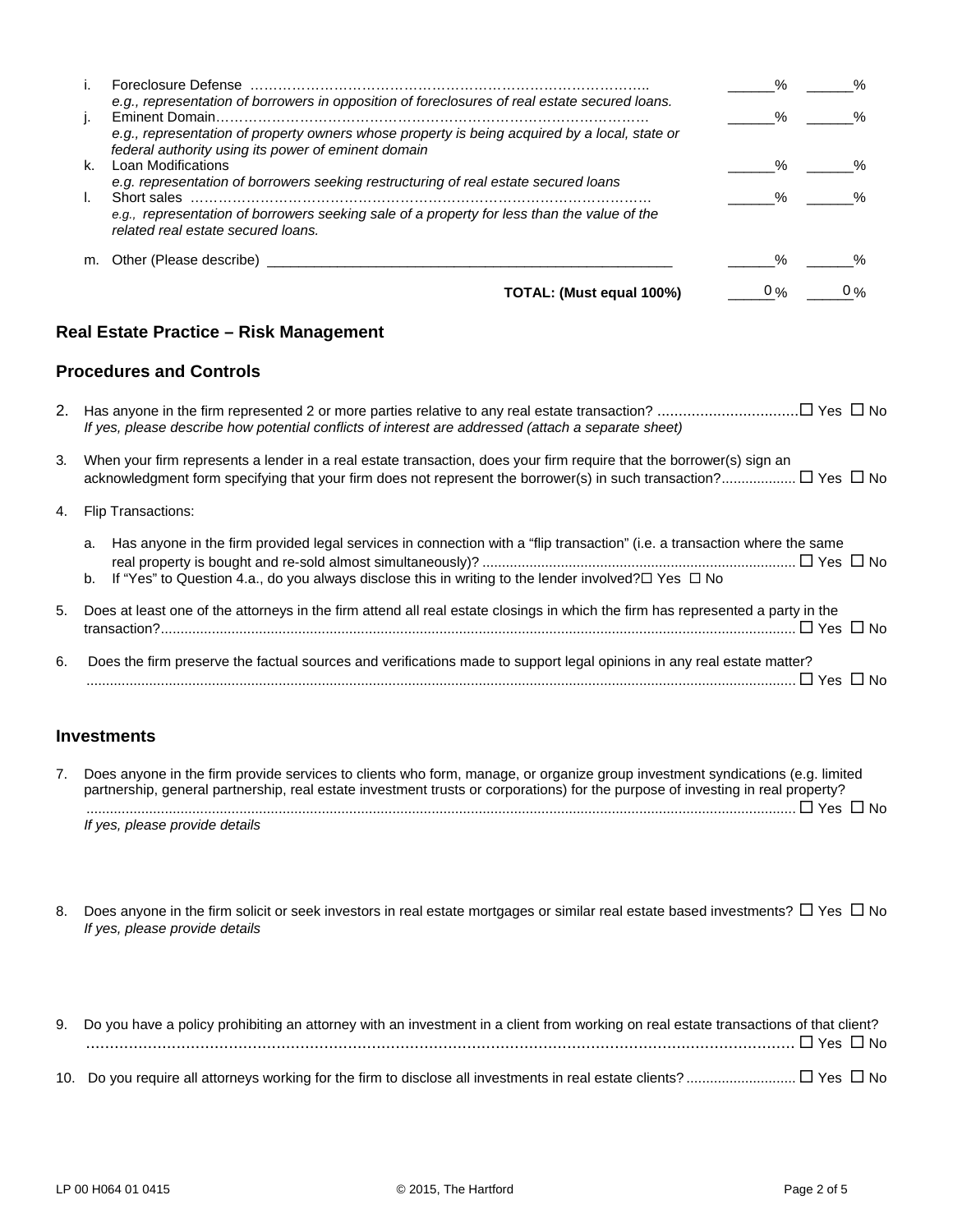## **Environmental**

- 11. Does the Applicant Firm's legal services in connection with a property transfer or leasing transaction include documented protocols to evaluate:
	- a. Whether the type of business in question creates, or may in the past have created, environmental problems?

|    | $\Box$ Yes $\Box$ No $\Box$ N/A                                                                                                                                                                   |
|----|---------------------------------------------------------------------------------------------------------------------------------------------------------------------------------------------------|
| b. | Whether any real or personal property owned or leased, now or in the past, or property to be acquired is likely to be<br>contaminated by hazardous substances (e.g., asbestos, lead, PCBs, etc.)? |
|    | $\Box$ Yes $\Box$ No $\Box$ N/A                                                                                                                                                                   |
| C. | are adjacent to ecologically sensitive areas (such as wetlands, flood plains, aquifers or conservation areas, etc.)?                                                                              |

 ................................................................................................................................................................... Yes No N/A d. Whether any corporate entity connected to the client including all past and present parent subsidiaries, divisions and spin-offs has ever been fined, penalized, cited or sued for violating any federal, state or local environmental law or regulations? .................................................................................................................................................................. Yes No N/A

*If "No" to any part of Question 11, please provide details on a separate sheet of paper.*

12. Does the Applicant Firm require:

a. Investigation of potential, material environmental risks before resolution of price and other central terms and condition? .............................................................................................................................................................................. Yes No b. A thorough review with the client of the economic impact of known environmental considerations and potential benefits of further identification or qualification of environmental risks, in property transfer or leasing transactions with potential material environmental exposure? ...................................................................................................................................... Yes No

*If "No" to any part of Question 12, are clients advised in writing to seek independent professional evaluations of potential environmental exposures?* ................................................................................................................ Yes No

#### **FRAUD WARNING STATEMENTS**

**ALABAMA APPLICANTS: ANY PERSON WHO KNOWINGLY PRESENTS A FALSE OR FRAUDULENT CLAIM FOR PAYMENT OF A LOSS OR BENEFIT OR WHO KNOWINGLY PRESENTS FALSE INFORMATION IN AN APPLICATION FOR INSURANCE IS GUILTY OF A CRIME AND MAY BE SUBJECT TO RESTITUTION FINES OR CONFINEMENT IN PRISON, OR ANY COMBINATION THEREOF.**

**ARKANSAS APPLICANTS: ANY PERSON WHO KNOWINGLY PRESENTS A FALSE OR FRAUDULENT CLAIM FOR PAYMENT OF A LOSS OR BENEFIT OR KNOWINGLY PRESENTS FALSE INFORMATION IN AN APPLICATION FOR INSURANCE IS GUILTY OF A CRIME AND MAY BE SUBJECT TO FINES AND CONFINEMENT IN PRISON.** 

**COLORADO APPLICANTS: IT IS UNLAWFUL TO KNOWINGLY PROVIDE FALSE, INCOMPLETE, OR MISLEADING FACTS OR INFORMATION TO AN INSURANCE COMPANY FOR THE PURPOSE OF DEFRAUDING OR ATTEMPTING TO DEFRAUD THE COMPANY. PENALTIES MAY INCLUDE IMPRISONMENT, FINES, DENIAL OF INSURANCE, AND CIVIL DAMAGES. ANY INSURANCE COMPANY OR AGENT OF AN INSURANCE COMPANY WHO KNOWINGLY PROVIDES FALSE, INCOMPLETE, OR MISLEADING FACTS OR INFORMATION TO A POLICY HOLDER OR CLAIMANT FOR THE PURPOSE OF DEFRAUDING OR ATTEMPTING TO DEFRAUD THE POLICY HOLDER OR CLAIMANT WITH REGARD TO A SETTLEMENT OR AWARD PAYABLE FROM INSURANCE PROCEEDS SHALL BE REPORTED TO THE COLORADO DIVISION OF INSURANCE WITHIN THE DEPARTMENT OF REGULATORY AGENCIES.** 

**DISTRICT OF COLUMBIA APPLICANTS: IT IS A CRIME TO PROVIDE FALSE OR MISLEADING INFORMATION TO AN INSURER FOR THE PURPOSE OF DEFRAUDING THE INSURER OR ANY OTHER PERSON. PENALTIES INCLUDE IMPRISONMENT AND/OR FINES. IN ADDITION, AN INSURER MAY DENY INSURANCE BENEFITS IF FALSE INFORMATION MATERIALLY RELATED TO A CLAIM WAS PROVIDED BY THE APPLICANT.** 

**FLORIDA APPLICANTS: ANY PERSON WHO KNOWINGLY AND WITH INTENT TO INJURE, DEFRAUD OR DECEIVE ANY INSURER FILES A STATEMENT OF CLAIM OR AN APPLICATION CONTAINING ANY FALSE, INCOMPLETE, OR MISLEADING INFORMATION IS GUILTY OF A FELONY OF THE THIRD DEGREE.**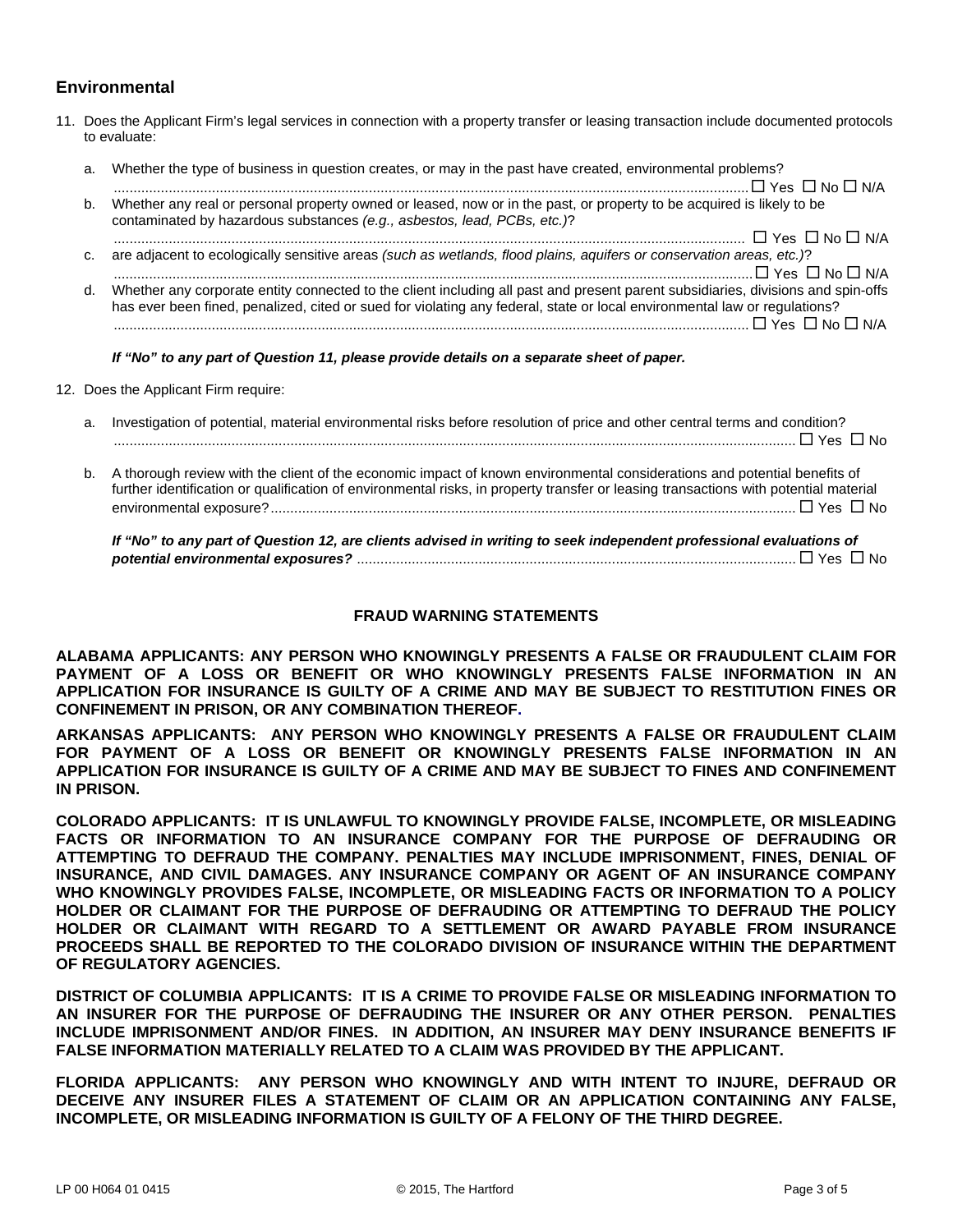**HAWAII APPLICANTS: FOR YOUR PROTECTION, HAWAII LAW REQUIRES YOU TO BE INFORMED THAT PRESENTING A FRAUDULENT CLAIM FOR PAYMENT OF A LOSS OR BENEFIT IS A CRIME PUNISHABLE BY FINES OR IMPRISONMENT, OR BOTH.** 

**KANSAS APPLICANTS: A " FRAUDULENT INSURANCE ACT " MEANS AN ACT COMMITTED BY ANY PERSON WHO, KNOWINGLY AND WITH INTENT TO DEFRAUD, PRESENTS, CAUSES TO BE PRESENTED OR PREPARES WITH KNOWLEDGE OR BELIEF THAT IT WILL BE PRESENTED TO OR BY AN INSURER, PURPORTED INSURER, BROKER OR ANY AGENT THEREOF, ANY WRITTEN STATEMENT AS PART OF, OR IN SUPPORT OF, AN APPLICATION FOR THE ISSUANCE OF, OR THE RATING OF AN INSURANCE POLICY FOR PERSONAL OR COMMERCIAL INSURANCE, OR A CLAIM FOR PAYMENT OR OTHER BENEFIT PURSUANT TO AN INSURANCE POLICY FOR COMMERCIAL OR PERSONAL INSURANCE WHICH SUCH PERSON KNOWS TO CONTAIN MATERIALLY FALSE INFORMATION CONCERNING ANY FACT MATERIAL THERETO; OR CONCEALS, FOR THE PURPOSE OF MISLEADING, INFORMATION CONCERNING ANY FACT MATERIAL THERETO.** 

**KENTUCKY APPLICANTS: ANY PERSON WHO KNOWINGLY AND WITH INTENT TO DEFRAUD ANY INSURANCE COMPANY OR OTHER PERSON FILES AN APPLICATION FOR INSURANCE CONTAINING ANY MATERIALLY FALSE INFORMATION OR CONCEALS FOR THE PURPOSE OF MISLEADING, INFORMATION CONCERNING ANY FACT MATERIAL THERETO COMMITS A FRAUDULENT INSURANCE ACT, WHICH IS A CRIME.** 

**LOUISIANA APPLICANTS: ANY PERSON WHO KNOWINGLY PRESENTS A FALSE OR FRAUDULENT CLAIM FOR PAYMENT OF A LOSS OR BENEFIT OR KNOWINGLY PRESENTS FALSE INFORMATION IN AN APPLICATION FOR INSURANCE IS GUILTY OF A CRIME AND MAY BE SUBJECT TO FINES AND CONFINEMENT IN PRISON.** 

**MAINE APPLICANTS: IT IS A CRIME TO KNOWINGLY PROVIDE FALSE, INCOMPLETE OR MISLEADING INFORMATION TO AN INSURANCE COMPANY FOR THE PURPOSE OF DEFRAUDING THE COMPANY. PENALTIES MAY INCLUDE IMPRISONMENT, FINES OR A DENIAL OF INSURANCE BENEFITS.** 

**MARYLAND APPLICANTS: ANY PERSON WHO KNOWINGLY OR WILLFULLY PRESENTS A FALSE OR FRAUDULENT CLAIM FOR PAYMENT OF A LOSS OR BENEFIT OR WHO KNOWINGLY OR WILLFULLY PRESENTS FALSE INFORMATION IN AN APPLICATION FOR INSURANCE IS GUILTY OF A CRIME AND MAY BE SUBJECT TO FINES AND CONFINEMENT IN PRISON.** 

**NEW HAMPSHIRE APPLICANTS: ANY PERSON WHO KNOWINGLY AND WITH INTENT TO INJURE, DECEIVE, DEFRAUD ANY INSURER OR OTHER PERSON FILES AN APPLICATION OR A CLAIM CONTAINING ANY FALSE, INCOMPLETE OR MISLEADING INFORMATION OR CONCEALS INFORMATION CONCERNING ANY MATERIAL FACT COMMITS INSURANCE FRAUD, WHICH IS A CRIME AND SUBJECTS SUCH PERSON TO CRIMINAL AND CIVIL PENALTIES.** 

**NEW JERSEY APPLICANTS: ANY PERSON WHO INCLUDES ANY FALSE OR MISLEADING INFORMATION ON AN APPLICATION FOR AN INSURANCE POLICY IS SUBJECT TO CRIMINAL AND CIVIL PENALTIES.** 

**NEW MEXICO APPLICANTS: ANY PERSON WHO KNOWINGLY PRESENTS A FALSE OR FRAUDULENT CLAIM FOR PAYMENT OF A LOSS OR BENEFIT OR KNOWINGLY PRESENTS FALSE INFORMATION IN AN APPLICATION FOR INSURANCE IS GUILTY OF A CRIME AND MAY BE SUBJECT TO CIVIL FINES AND CRIMINAL PENALTIES.** 

**OHIO APPLICANTS: ANY PERSON WHO, WITH INTENT TO DEFRAUD OR KNOWING THAT HE IS FACILITATING A FRAUD AGAINST AN INSURER, SUBMITS AN APPLICATION OR FILES A CLAIM CONTAINING A FALSE OR DECEPTIVE STATEMENT IS GUILTY OF INSURANCE FRAUD.** 

**OKLAHOMA APPLICANTS: WARNING: ANY PERSON WHO KNOWINGLY, AND WITH INTENT TO INJURE, DEFRAUD OR DECEIVE ANY INSURER, MAKES ANY CLAIM FOR THE PROCEEDS OF AN INSURANCE POLICY CONTAINING ANY FALSE, INCOMPLETE OR MISLEADING INFORMATION IS GUILTY OF A FELONY.** 

**OREGON APPLICANTS: ANY PERSON WHO KNOWINGLY AND WITH INTENT TO DEFRAUD OR SOLICIT ANOTHER TO DEFRAUD AN INSURER: (1) BY SUBMITTING AN APPLICATION OR; (2) FILING A CLAIM CONTAINING A FALSE STATEMENT AS TO ANY MATERIAL FACT MAY BE VIOLATING STATE LAW.** 

**PENNSYLVANIA APPLICANTS: ANY PERSON WHO KNOWINGLY AND WITH INTENT TO DEFRAUD ANY INSURANCE COMPANY OR OTHER PERSON FILES AN APPLICATION FOR INSURANCE OR STATEMENT OF CLAIM CONTAINING ANY MATERIALLY FALSE INFORMATION OR CONCEALS FOR THE PURPOSE OF MISLEADING, INFORMATION CONCERNING ANY FACT MATERIAL THERETO COMMITS A FRAUDULENT INSURANCE ACT, WHICH IS A CRIME AND SUBJECTS SUCH PERSON TO CRIMINAL AND CIVIL PENALTIES.**